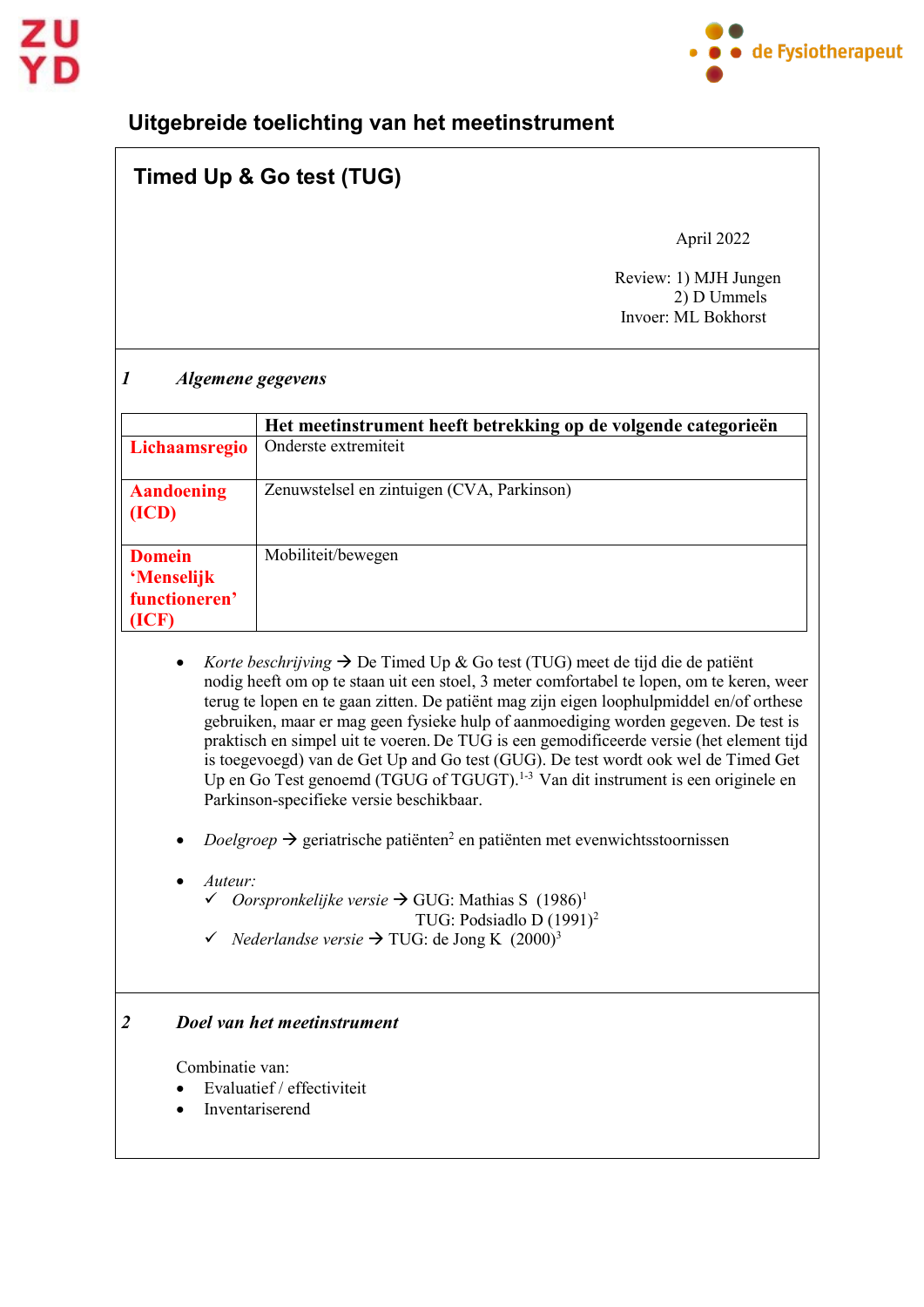

### *3 Soort / vorm van het meetinstrument* • Observatielijst  $Opbouw \rightarrow$  totaal één loopopdracht: opstaan van de stoel, 3 meter lopen, omdraaien, teruglopen naar de stoel, terugkeren in zittende houding, waarbij de benodigde tijd wordt gemeten met een stopwatch $3$ • *Instructie aan de patiënt*  ja: 'Kunt u opstaan en in uw eigen tempo om de pion/kegel lopen en daarna weer in de stoel plaatsnemen?' *Meetniveau*  $\rightarrow$  wijze score (tijdsduur in seconden); meetniveau ratio *4 Verkrijgbaarheid*  • *Opvraagbaar bij*  [www.meetinstrumentenzorg.nl](http://www.meetinstrumentenzorg.nl/)  *Geschatte kosten* → gratis te downloaden *Copyright*  $\rightarrow$  ja *5 Methodologische kwaliteit*  Gegevens over de methodologische kwaliteit staan o.a. in de volgende reviews: - Fox B, Henwood T, Keogh J, Neville C. Psychometric viability of measures of functional performance commonly used for people with dementia: a systematic review of measurement properties. 20164 Himuro N, Abe H, Nishibu H, Seino T, Mori M. Easy-to-use clinical measures of walking ability in children and adolescents with cerebral palsy: a systematic review. 20175 Johnston KN, Potter AJ, Phillips A. Measurement properties of short lower extremity functional exercise tests in people with Chronic Obstructive Pulmonary Disease: systematic review. 20176 Mestre TA, et al. Rating scales and performance-based measures for assessment of functional ability in Huntington's Disease: critique and recommendations. 20187 Hawkings EJ, Riddick W. Reliability, validity, and responsiveness of clinical performance-based outcome measures of walking for individuals with lower limb amputations: a systematic review. 20188 Soubra R, Chkeir A, Novella JL. A systematic review of thirty-one assessment tests to evaluate mobility in older adults. 2019<sup>9</sup> - Gordon S, Grimmer KA, Barras S. Assessment for incipient hospital-acquired deconditioning in acute hospital settings: a systematic literature review. 2019<sup>10</sup> Jakobsson M, Gutke A, Mokkink LB, Smeets R, Lundberg M. Level of evidence for reliability, validity, and responsiveness of physical capacity tasks designed to assess functioning in patients with low back pain: a systematic review using the COSMIN Standards. 2019<sup>11</sup> de Valle K, McGinley JL, Woodcock I, Ryan MM, Dobson F. Measurement properties and utility of performance-based outcome measures of physical functioning in individuals with facioscapulohumeral dystrophy: a systematic review and evidence synthesis. 2019<sup>12</sup> - Bergquist R, Weber M, Schwenk M, Ulseth S, Helbostad JL, Verijken B, Taraldsen K. Performance-based clinical tests of balance and muscle strength used in young seniors: a systematic literature review. 2019<sup>13</sup>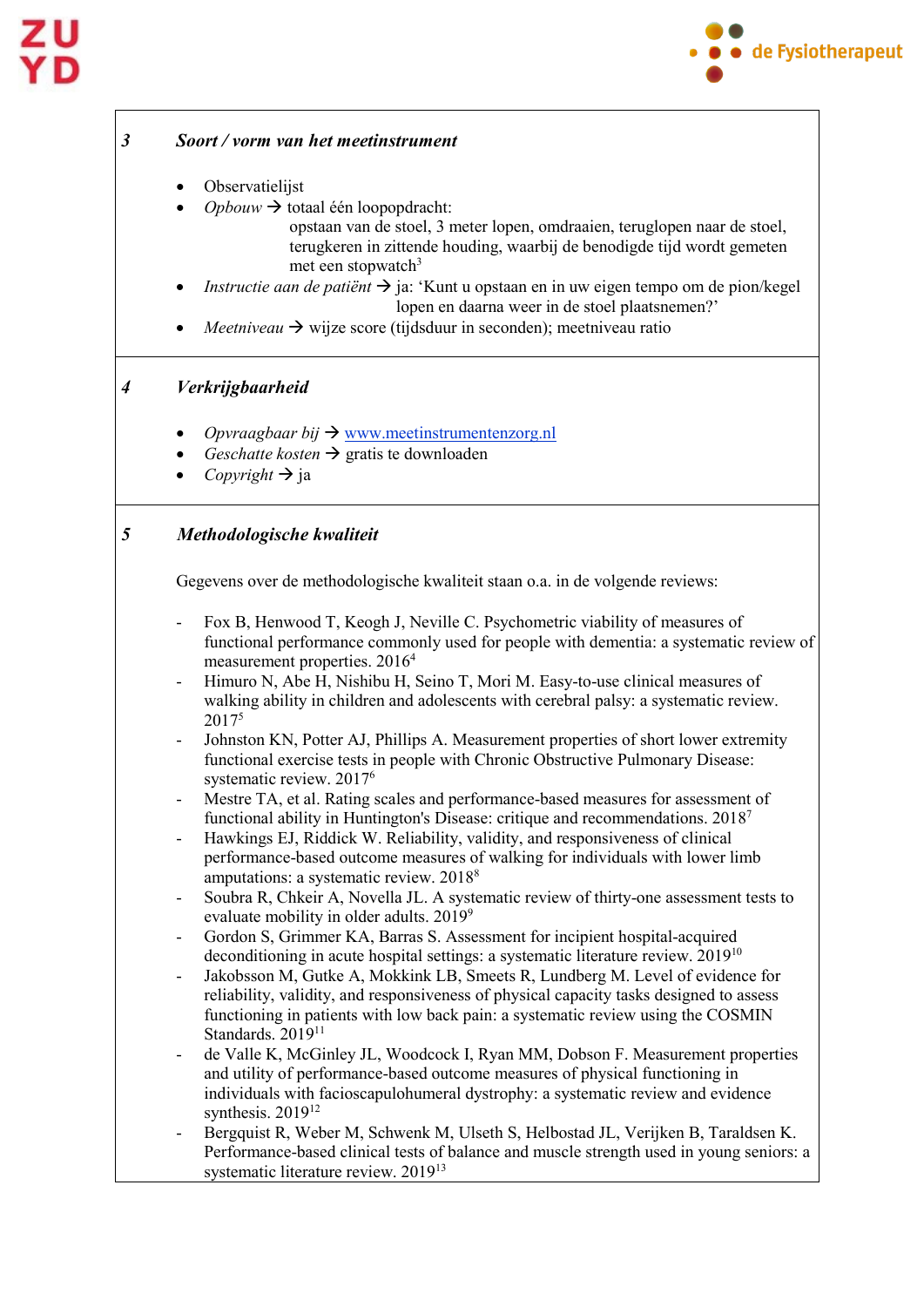

- Balk EM, Gazula A, Markozannes G, Kimmel HJ, Saldanha IJ, Trikalinos TA, Resnik LJ. Psychometric properties of functional, ambulatory, and quality of life instruments in lower limb amputees: a systematic review. 201914
- Reynaud V, Verdilos A, Pereira B, Boisgard S, Costes F, Coudeyre E. Core outcome measurement instruments for clinical trials of total knee arthroplasty: a systematic review. 202015
- Itakussu EY, Morita AA, Kakitsuka EE, Pitta F, Cavalheri V, Hernandes NA. Instruments to assess function or functionality in adults after a burn injury: a systematic review. 202116
- Alamrani S, Rushton AB, Gardner A, Bini E, Falla D, Heneghan NR. Physical functioning in adolescents with idiopathic scoliosis: a systematic review of outcome measures and their measurement properties. 202117
- Gafner SC, Allet L, Hilfiker R, Bastiaenen CHG. Reliability and diagnostic accuracy of commonly used performance tests relative to fall history in older persons: a systematic review. 202118
- Wang C, Chen H, Qian M, Shi Y, Zhang N, Shang S. Balance function in patients with COPD: a systematic review of measurement properties. 202219

#### Kinderen:

- Verbecque E, Da Costa PHL, Vereeck L, Hallemans A. Psychometric properties of functional balance tests in children: a literature review. 201520
- Mahaffey R, Morrison SC, Stephensen D, Drechsler WI. Clinical outcome measures for monitoring physical function in pediatric obesity: an integrative review. 2016<sup>22</sup>
- Pavao SL, Silva FPS, Dusing SC, Rocha NACF. Clinical tools designed to assess motor abilities in children with cerebral palsy.  $2017^{22}$

#### Parkinson:

- Bloem BR, et al. Measurement instruments to assess posture, gait, and balance in Parkinson's disease: critique and recommendations. 2016<sup>23</sup>
- Krzyston K, Stolarski J, Kochanowski J. Evaluation of balance disorders in Parkinson's disease using simple diagnostic tests: not so simple to choose. 2018.24
- Bouca-Machado R, et al. Measurement instruments to assess functional mobility in Parkinson's disease: a systematic review. 201925
- Winser SJ, Kannan P, Bello UM, Whitney SL. Measures of balance and falls risk prediction in people with Parkinson's disease: a systematic review of psychometric properties. 201926

Verdere gegevens over de methodologische kwaliteit zijn o.a. ook te vinden in:

#### **TGUG**

- Giné-Garriga M, Guerra M, Manini TM, Marí-Dell'Olmo M, Pagès E, Unnithan VB. Measuring balance, lower extremity strength and gait in the elderly: construct validation of an instrument.  $2010^{27}$ 

#### ETGUG

- Swanenburg J, Hegemann SC, Zurbrugg A, Palla A, de Bruin ED. Reliability and validity of the extended timed-get-up-and-go test in patients with bilateral vestibular loss. 201428
- Sibley KM, Beauchamp MK, van Ooteghem K, Straus SE, Jaglal B. Using the systems framework for postural control to analyze the components of balance evaluated in standardized balance measures: a scoping review. 201529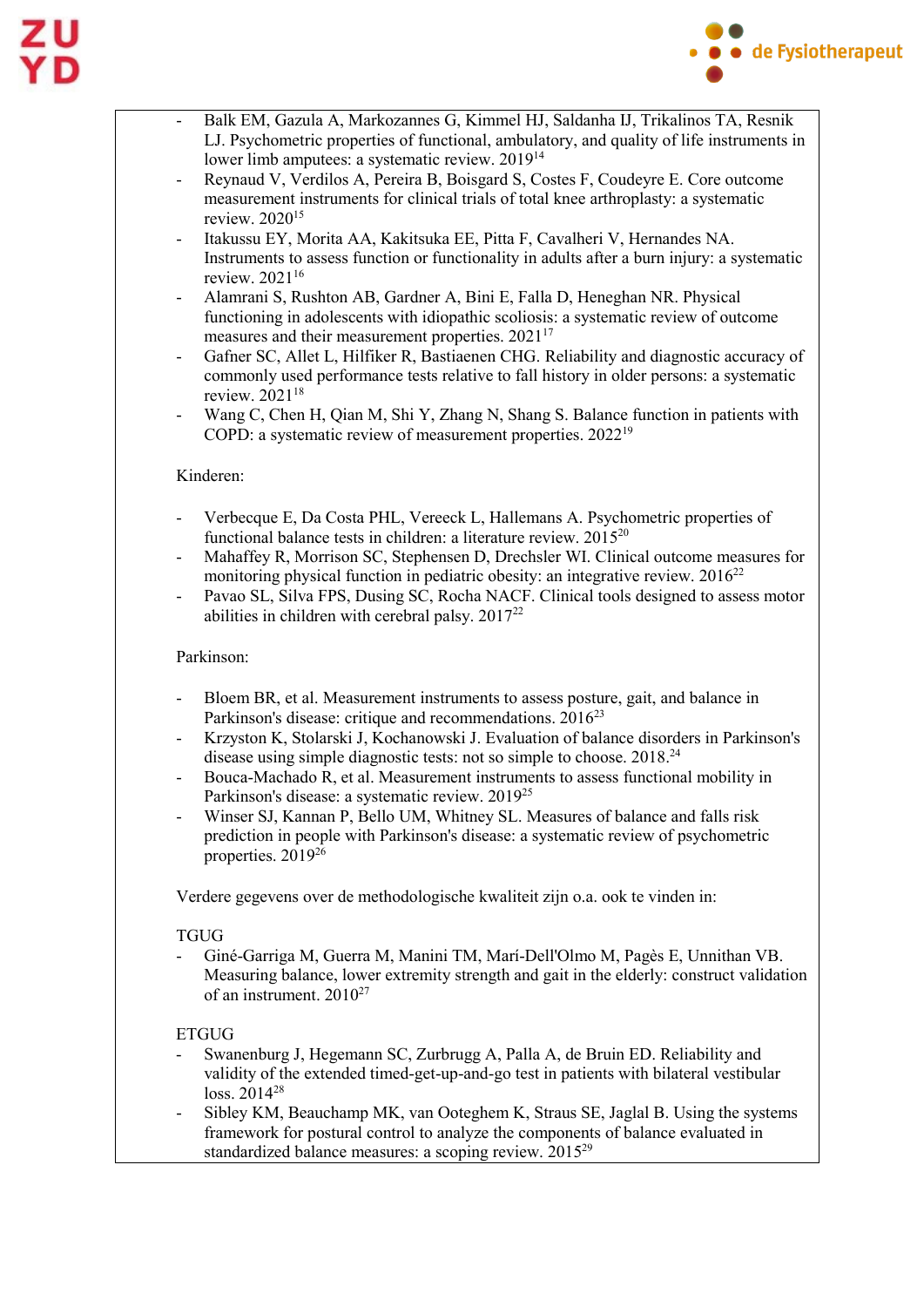

|   | Danneels M, Van Hecke R, Keppler H, Degeest S, Cambier D, Van de Berg R, Van<br>Rompeay V, Maes L. Psychometric properties of cognitive-motor dual-task studies with<br>the aim of developing a test protocol for persons with vestibular disorders: a systematic<br>review. 2020 <sup>30</sup><br>Component TUG<br>Hawkins EJ, Riddick W. Reliability, validity, and responsiveness of clinical<br>performance-based outcome measures of walking for individuals with lower limb<br>amputations: a systematic review. 2018 <sup>31</sup>                                                                                                                                                                                                                                                                                                                                                                                                                                                                                                                                                                                                                                                                                                                                                                                                                                                                                                                                                                                                                                                                                                                      |  |
|---|----------------------------------------------------------------------------------------------------------------------------------------------------------------------------------------------------------------------------------------------------------------------------------------------------------------------------------------------------------------------------------------------------------------------------------------------------------------------------------------------------------------------------------------------------------------------------------------------------------------------------------------------------------------------------------------------------------------------------------------------------------------------------------------------------------------------------------------------------------------------------------------------------------------------------------------------------------------------------------------------------------------------------------------------------------------------------------------------------------------------------------------------------------------------------------------------------------------------------------------------------------------------------------------------------------------------------------------------------------------------------------------------------------------------------------------------------------------------------------------------------------------------------------------------------------------------------------------------------------------------------------------------------------------|--|
|   |                                                                                                                                                                                                                                                                                                                                                                                                                                                                                                                                                                                                                                                                                                                                                                                                                                                                                                                                                                                                                                                                                                                                                                                                                                                                                                                                                                                                                                                                                                                                                                                                                                                                |  |
| 6 | Hanteerbaarheid / feasibility                                                                                                                                                                                                                                                                                                                                                                                                                                                                                                                                                                                                                                                                                                                                                                                                                                                                                                                                                                                                                                                                                                                                                                                                                                                                                                                                                                                                                                                                                                                                                                                                                                  |  |
|   | Taal $\rightarrow$ originele versie Engels <sup>1</sup> , vertaling in het Nederlands <sup>3</sup><br>Benodigdheden $\rightarrow$ stoel met armleuningen en zithoogte ca.45 en 47 cm, stopwatch, pion<br>of kegel en indien gewenst de loophulpmiddelen en/of orthesen van<br>de cliënt                                                                                                                                                                                                                                                                                                                                                                                                                                                                                                                                                                                                                                                                                                                                                                                                                                                                                                                                                                                                                                                                                                                                                                                                                                                                                                                                                                        |  |
|   | <i>Randvoorwaarden</i> $\rightarrow$ de test wordt in een rustige ruimte met effen terrein uitgevoerd<br>waarop een markering van 3 meter is aangebracht. De cliënt mag<br>een keer oefenen en gebruikt zijn normale schoeisel en loophulp<br>$(\text{stok of looprek})^3$                                                                                                                                                                                                                                                                                                                                                                                                                                                                                                                                                                                                                                                                                                                                                                                                                                                                                                                                                                                                                                                                                                                                                                                                                                                                                                                                                                                     |  |
|   | Benodigde tijd $\rightarrow$ afhankelijk van de toestand van de patiënt, maximaal 240 seconden <sup>1</sup><br>Gebruikershandleiding $\rightarrow$ nee                                                                                                                                                                                                                                                                                                                                                                                                                                                                                                                                                                                                                                                                                                                                                                                                                                                                                                                                                                                                                                                                                                                                                                                                                                                                                                                                                                                                                                                                                                         |  |
| 7 | <b>Normgegevens</b>                                                                                                                                                                                                                                                                                                                                                                                                                                                                                                                                                                                                                                                                                                                                                                                                                                                                                                                                                                                                                                                                                                                                                                                                                                                                                                                                                                                                                                                                                                                                                                                                                                            |  |
|   | Interpretatie $\rightarrow$<br>Score $\leq$ 20 sec: de revalidant loopt zelfstandig en veilig <sup>3</sup><br>Score > 30 sec: er is hulp bij het lopen noodzakelijk <sup>3</sup>                                                                                                                                                                                                                                                                                                                                                                                                                                                                                                                                                                                                                                                                                                                                                                                                                                                                                                                                                                                                                                                                                                                                                                                                                                                                                                                                                                                                                                                                               |  |
| 8 | Overige gegevens                                                                                                                                                                                                                                                                                                                                                                                                                                                                                                                                                                                                                                                                                                                                                                                                                                                                                                                                                                                                                                                                                                                                                                                                                                                                                                                                                                                                                                                                                                                                                                                                                                               |  |
|   | In Wall et al. (2000) wordt voor de meting een multimemory stopwatch gebruikt in<br>plaats van een gewone stopwatch. Hiermee kunnen ook de tijdsintervallen tussen de<br>verschillende taken afzonderlijk gemeten worden in plaats van alleen de totale tijd. Deze<br>uitgebreidere meting wordt de Expanded Timed Get-up-and-Go test (ETGUG)<br>genoemd. Er wordt gemeten over een afstand van 10 meter in plaats van 3 en de stoel<br>heeft geen armleuningen in tegenstelling tot de gewone T(G)UG. De meetpunten liggen<br>bij 2 en 8 meter op de heen en op de terugweg. <sup>32</sup><br>Faria et al. (2013) hebben de Timed "Up and Go" Assessment of Biomechanical<br>$\bullet$<br>Strategies (TUG-ABS) ontwikkeld om de biomechanische strategieën te achterhalen die<br>mensen met een beroerte gebruiken tijdens de uitvoering van de TUG-test. <sup>33</sup><br>Naast de TUG bestaat ook een uitgebreidere versie, de TUG Dual Task (TUG-DT). <sup>34</sup><br>٠<br>Williams et al. (2005) pasten de TUG aan voor kinderen met en zonder handicap, de<br>$\bullet$<br>TUGm (modified), ook afgekort als mTUG. <sup>35</sup><br>De iTUG is een instrumentele versie van de TUG waarbij gebruik gemaakt wordt van<br>٠<br>een apparaat dat speciaal ontwikkeld is om gang en beweging te meten. <sup>36,37</sup><br>De sTUG is een smartphone versie, waarbij sensors de bewegingen opnemen en vertalen<br>٠<br>in vastgestelde parameters. <sup>38</sup><br>De TUG staat ook beschreven in de Rehabilitation Measures Database. <sup>39</sup><br>De TUG-DT en de TUGm staan ook beschreven in de Rehabilitation Measures<br>Database. <sup>40</sup> |  |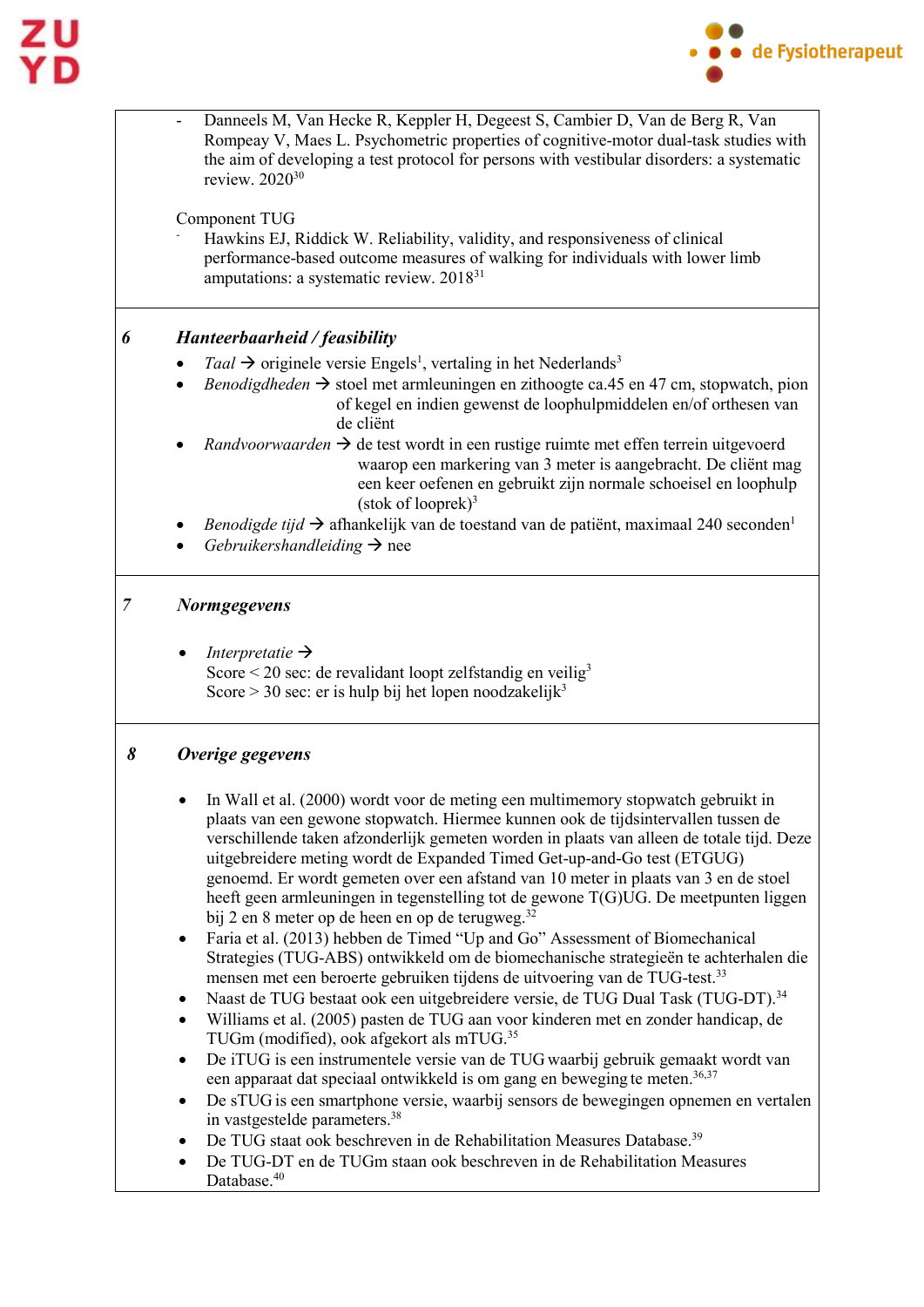

#### *9 Literatuurlijst*

- 1. Mathias S, Nayak US, Isaacs B. Balance in elderly patients: the "get-up and go" test. Archives of physical medicine and rehabilitation. 1986 Jun;67(6):387-389.
- 2. Podsiadlo D, Richardson S. The timed "Up & Go": a test of basic functional mobility for frail elderly persons. Journal of the American Geriatrics Society. 1991 Feb;39(2):142-148.
- 3. de Jong K, et al. Richtlijnen Timed 'Up & Go' test. Utrecht: Revalidatiecentrum De Hoogstraat; 2000.
- 4. Fox B, Henwood T, Keogh J, Neville C. Psychometric viability of measures of functional performance commonly used for people with dementia: a systematic review of measurement properties. JBI Database System Rev Implement Rep. 2016;14(8):115-171.
- 5. Himuro N, Abe H, Nishibu H, Seino T, Mori M. Easy-to-use clinical measures of walking ability in children and adolescents with cerebral palsy: a systematic review. Disabil Rehabil. 2017;39(10):957-968.
- 6. Johnston KN, Potter AJ, Phillips A. Measurement properties of short lower extremity functional exercise tests in people with Chronic Obstructive Pulmonary Disease: systematic review. Phys Ther. 2017 Sep 1;97(9):926-943.
- 7. Mestre TA, et al. Rating scales and performance-based measures for assessment of functional ability in Huntington's Disease: critique and recommendations. Mov Disord Clin Pract. 2018 May 9;5(4):361-372.
- 8. Hawkings EJ, Riddick W. Reliability, validity, and responsiveness of clinical performance-based outcome measures of walking for individuals with lower limb amputations: a systematic review. Phys Ther. 2018 Dec 1;98(12):1037-1045.
- 9. Soubra R, Chkeir A, Novella JL. A systematic review of thirty-one assessment tests to evaluate mobility in older adults. Biomed Res Int. 2019 Jun 20;2019:1354362.
- 10. Gordon S, Grimmer KA, Barras S. Assessment for incipient hospital-acquired deconditioning in acute hospital settings: a systematic literature review. J Rehabil Med. 2019 Jun 18;51(6):397-404.
- 11. Jakobsson M, Gutke A, Mokkink LB, Smeets R, Lundberg M. Level of evidence for reliability, validity, and responsiveness of physical capacity tasks designed to assess functioning in patients with low back pain: a systematic review using the COSMIN Standards. Phys Ther. 2019 Apr 1;99(4):457-477.
- 12. de Valle K, McGinley JL, Woodcock I, Ryan MM, Dobson F. Measurement properties and utility of performance-based outcome measures of physical functioning in individuals with facioscapulohumeral dystrophy: a systematic review and evidence synthesis. Neuromuscul Disord. 2019;29(11):881-894.
- 13. Bergquist R, Weber M, Schwenk M, Ulseth S, Helbostad JL, Verijken B, Taraldsen K. Performance-based clinical tests of balance and muscle strength used in young seniors: a systematic literature review. BMC Geriatr. 2019 Jan 9;19(1):9.
- 14. Balk EM, Gazula A, Markozannes G, Kimmel HJ, Saldanha IJ, Trikalinos TA, Resnik LJ. Psychometric properties of functional, ambulatory, and quality of life instruments in lower limb amputees: a systematic review. Arch Phys Med Rehabil. 2019;100(12):2354-2370.
- 15. Reynaud V, Verdilos A, Pereira B, Boisgard S, Costes F, Coudeyre E. Core outcome measurement instruments for clinical trials of total knee arthroplasty: a systematic review. J Clin Med. 2020 Jul 30;9(8):2439.
- 16. Itakussu EY, Morita AA, Kakitsuka EE, Pitta F, Cavalheri V, Hernandes NA. Instruments to assess function or functionality in adults after a burn injury: a systematic review. Burns. 2021;47(5):999-1011.
- 17. Alamrani S, Rushton AB, Gardner A, Bini E, Falla D, Heneghan NR. Physical functioning in adolescents with idiopathic scoliosis: a systematic review of outcome measures and their measurement properties. Spine (Phila Pa 1976). 2021 Sep 15;46(18):E985-E999.
- 18. Gafner SC, Allet L, Hilfiker R, Bastiaenen CHG. Reliability and diagnostic accuracy of commonly used performance tests relative to fall history in older persons: a systematic review. Clin Interv Aging. 2021 Aug 28;16:1591-1616.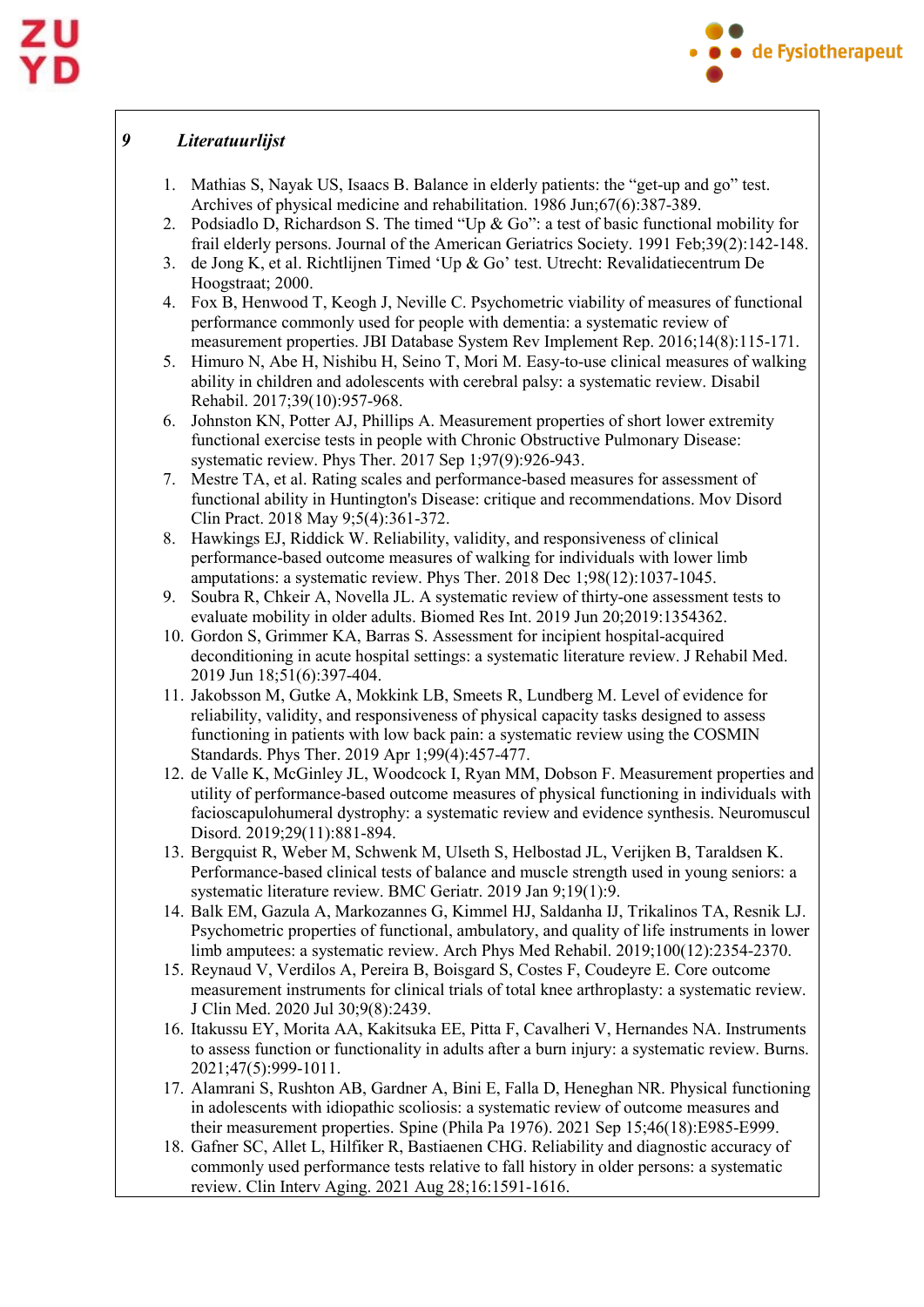

- 19. Wang C, Chen H, Qian M, Shi Y, Zhang N, Shang S. Balance function in patients with COPD: a systematic review of measurement properties. Clin Nurs Res. 2022 Feb 24;10547738221078902.
- 20. Verbecque E, Da Costa PHL, Vereeck L, Hallemans A. Psychometric properties of functional balance tests in children: a literature review. Dev Med Child Neurol. 2015;57(6):521-529.
- 21. Mahaffey R, Morrison SC, Stephensen D, Drechsler WI. Clinical outcome measures for monitoring physical function in pediatric obesity: an integrative review. Obesity (Silver Spring). 2016;24(5):993-1017.
- 22. Pavao SL, Silva FPS, Dusing SC, Rocha NACF. Clinical tools designed to assess motor abilities in children with cerebral palsy. Dev Neurorehabil. 2017;20(3):149-159.
- 23. Bloem BR, et al. Measurement instruments to assess posture, gait, and balance in Parkinson's disease: Critique and recommendations. Mov Disord. 2016;31(9):1342-1355.
- 24. Krzyston K, Stolarski J, Kochanowski J. Evaluation of balance disorders in Parkinson's disease using simple diagnostic tests: not so simple to choose. Front Neurol. 2018;31;9:932.
- 25. Bouca-Machado R, et al. Measurement instruments to assess functional mobility in Parkinson's disease: a systematic review. Mov Disord Clin Pract. 2019;11;7(2):129-139.
- 26. Winser SJ, Kannan P, Bello UM, Whitney SL. Measures of balance and falls risk prediction in people with Parkinson's disease: a systematic review of psychometric properties. Clin Rehabil. 2019;33(12):1949-1962.
- 27. Giné-Garriga M, Guerra M, Manini TM, Marí-Dell'Olmo M, Pagès E, Unnithan VB. Measuring balance, lower extremity strength and gait in the elderly: construct validation of an instrument. Arch Gerontol Geriatr. 2010;51(2):199-204.
- 28. Swanenburg J, Hegemann SC, Zurbrugg A, Palla A, de Bruin ED. Reliability and validity of the extended timed-get-up-and-go test in patients with bilateral vestibular loss. NeuroRehabilitation. 2014;34(4):799-807.
- 29. Sibley KM, Beauchamp MK, van Ooteghem K, Straus SE, Jaglal B. Using the systems framework for postural control to analyze the components of balance evaluated in standardized balance measures: a scoping review. Arch Phys Med Rehabil. 2015;96(1):122-132.
- 30. Danneels M, Van Hecke R, Keppler H, Degeest S, Cambier D, Van de Berg R, Van Rompeay V, Maes L. Psychometric properties of cognitive-motor dual-task studies with the aim of developing a test protocol for persons with vestibular disorders: a systematic review. Ear Hear. 2020;41(1):3-16.
- 31. Hawkins EJ, Riddick W. Reliability, validity, and responsiveness of clinical performancebased outcome measures of walking for individuals with lower limb amputations: a systematic review. Phys Ther. 2018 Dec 1;98(12):1037-1045.
- 32. Wall JC, Bell C, Campbell S, Davis J. The Timed Get-up-and-Go test revisited: measurement of the component tasks. Journal of rehabilitation research and development. 2000;37(1):109-114.
- 33. Faria CDCM, Teixeira-Salmela LF, Nadeau S. Development and validation of an innovative for the assessment of the biomechanical strategies: the TUG-ABS for individuals with stroke. Journal of rehabilitation medicine. 2013;6;45(3):232-240.
- 34. Ahman HB, Berglund L, Cedervall Y, Giedraitis V, McKee KJ, Rosendahl E, Aberg AC. Timed "Up & Go" Dual-Task tests: age- and sex-specific reference values and test-retest reliability in cognitively healthy controls. Phys Ther. 2021 Oct 1;101(10):pzab179.
- 35. Williams EN, Carroll SG, Reddihough DS, Phillips BA, Galea MP. Investigation of the Timed 'Up & Go' test in children. Developmental medicine and child neurology. 2005;47(8):518-524.
- 36. Zampieri C, Salarian A, Carlson-Kuhta P, Aminian K, Nutt JG, Horak FB. The instrumented Timed Up and Go test: potential outcome measure for disease modifying therapies in Parkinson's disease. Journal of neurology, neurosurgery, and psychiatry. 2010 Feb;81(2):171-176.